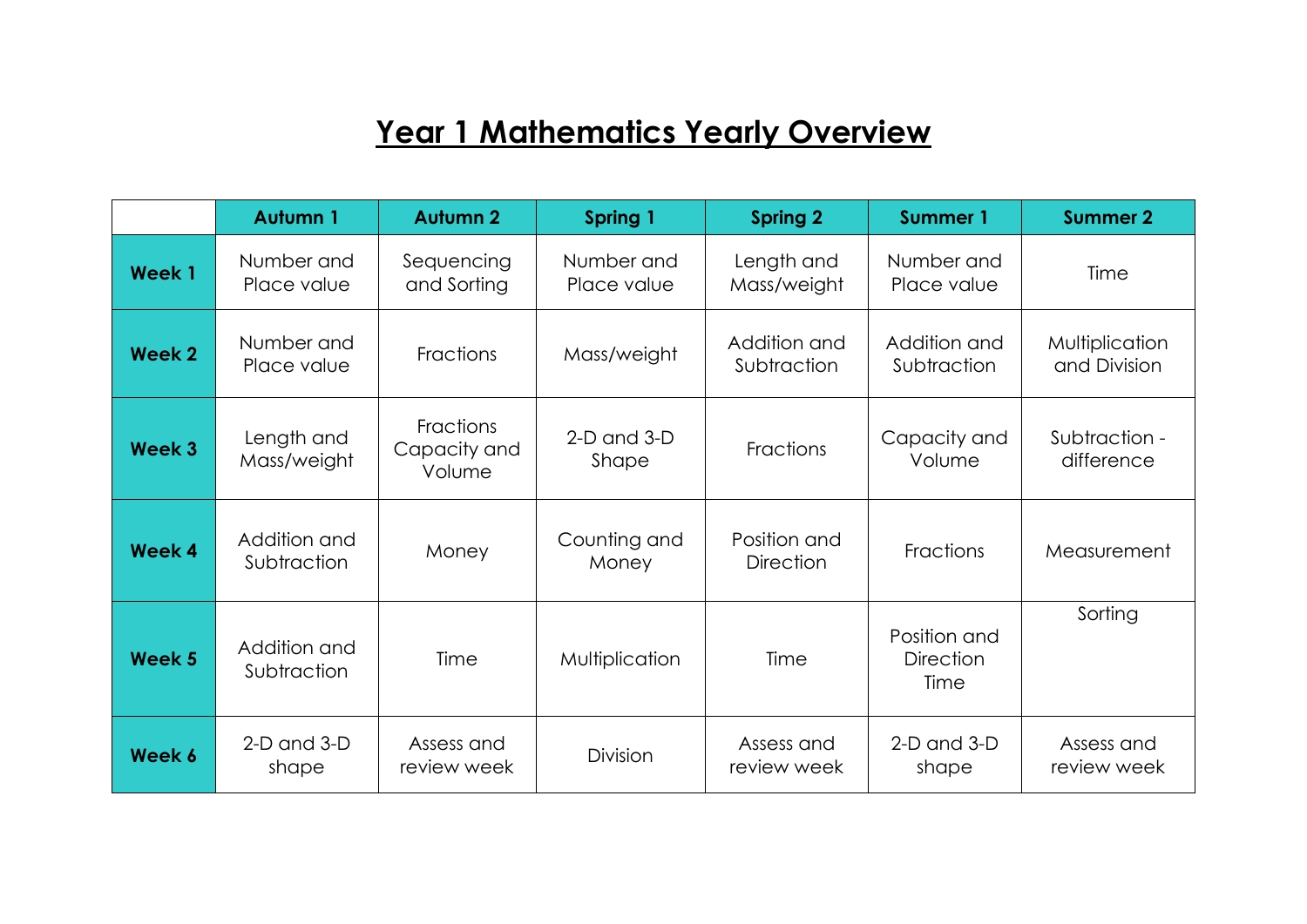|               | <b>Autumn 1</b>             | <b>Autumn 2</b>                            | Spring 1                  | <b>Spring 2</b>             | <b>Summer 1</b>                              | <b>Summer 2</b>                                             |
|---------------|-----------------------------|--------------------------------------------|---------------------------|-----------------------------|----------------------------------------------|-------------------------------------------------------------|
| <b>Week1</b>  | Number and<br>Place value   | Counting,<br>multiplication<br>and sorting | Number and<br>Place value | Length and<br>Mass/weight   | Number and<br>Place value<br>and statistics  | Time                                                        |
| <b>Week 2</b> | Number and<br>Place value   | <b>Statistics</b>                          | Mass/weight               | Addition and<br>subtraction | Addition and<br>subtraction                  | Multiplication<br>and division                              |
| <b>Week 3</b> | Length and<br>Mass/weight   | <b>Fractions</b><br>Capacity and<br>volume | $2-D$ and $3-D$<br>Shape  | <b>Fractions</b>            | Capacity<br>and volume<br>and<br>temperature | <b>Statistics</b><br>including<br>finding the<br>difference |
| <b>Week 4</b> | Addition and<br>subtraction | Money                                      | Counting and<br>money     | Position and<br>direction   | Fractions                                    | Measurement                                                 |
| <b>Week 5</b> | Addition and<br>subtraction | Time                                       | Multiplication            | Time                        | Position and<br>direction<br>Time            | Sorting                                                     |
| Week 6        | $2-D$ and $3-D$<br>shape    | Assess and<br>review week                  | <b>Division</b>           | Assess and<br>review week   | $2-D$ and $3-D$<br>shape                     | Assess and<br>review week                                   |

#### **Year 2 Mathematics Yearly Overview**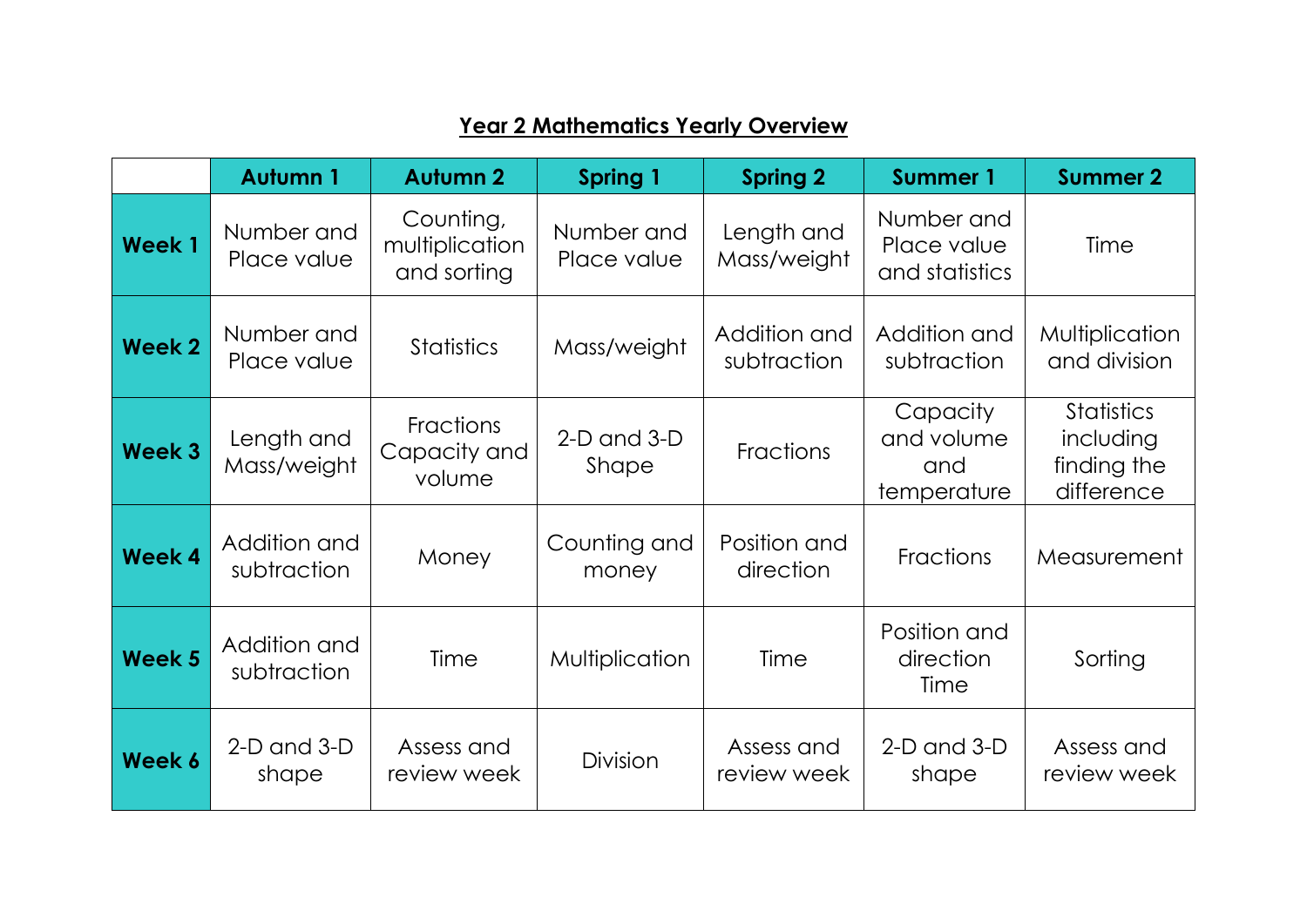## **Year 3 Mathematics Yearly Overview**

|               | <b>Autumn I</b>                         | <b>Autumn 2</b>                                 | <b>Spring I</b>                                    | <b>Spring 2</b>                             | <b>Summer I</b>                                        | <b>Summer 2</b>           |
|---------------|-----------------------------------------|-------------------------------------------------|----------------------------------------------------|---------------------------------------------|--------------------------------------------------------|---------------------------|
| <b>Week I</b> | Place value                             | Counting<br>Multiplication<br>tables $(3x, 4x)$ | Place value<br>Mental addition<br>and subtraction  | 2D and 3D shape<br>incl. sorting            | Multiplication facts<br>(statistics)                   | Place value<br>(measures) |
| Week 2        | Place value and<br>mental calculation   | Written and<br>mental<br>multiplication         | <b>Fractions</b>                                   | Addition and<br>subtraction<br>(statistics) | Addition and<br>subtraction<br>(measures)              | Mental calculation        |
| Week 3        | 2D shape<br>Length incl.<br>perimeter   | Written and<br>mental division                  | <b>Fractions</b><br><b>Division</b>                | <b>Fractions</b>                            | Multiplication and<br>division (measures)              | <b>Fractions</b>          |
| Week 4        | <b>Statistics</b><br>Mental calculation | Time                                            | Volume and<br>capacity<br>Mass                     | Position and<br>direction                   | 2D shape incl.<br>sorting                              | <b>Measures</b>           |
| Week 5        | Written addition                        | 3D shape                                        | Multiplication incl.<br>8x table                   | Time                                        | <b>Decimals Addition</b><br>and subtraction<br>(money) | <b>Statistics</b>         |
| Week 6        | Written<br>subtraction                  | Assess and review<br>week                       | Multiplication<br>(statistics,<br>measures, money) | Assess and review<br>week                   | 3D shape incl.<br>sorting                              | Assess and review<br>week |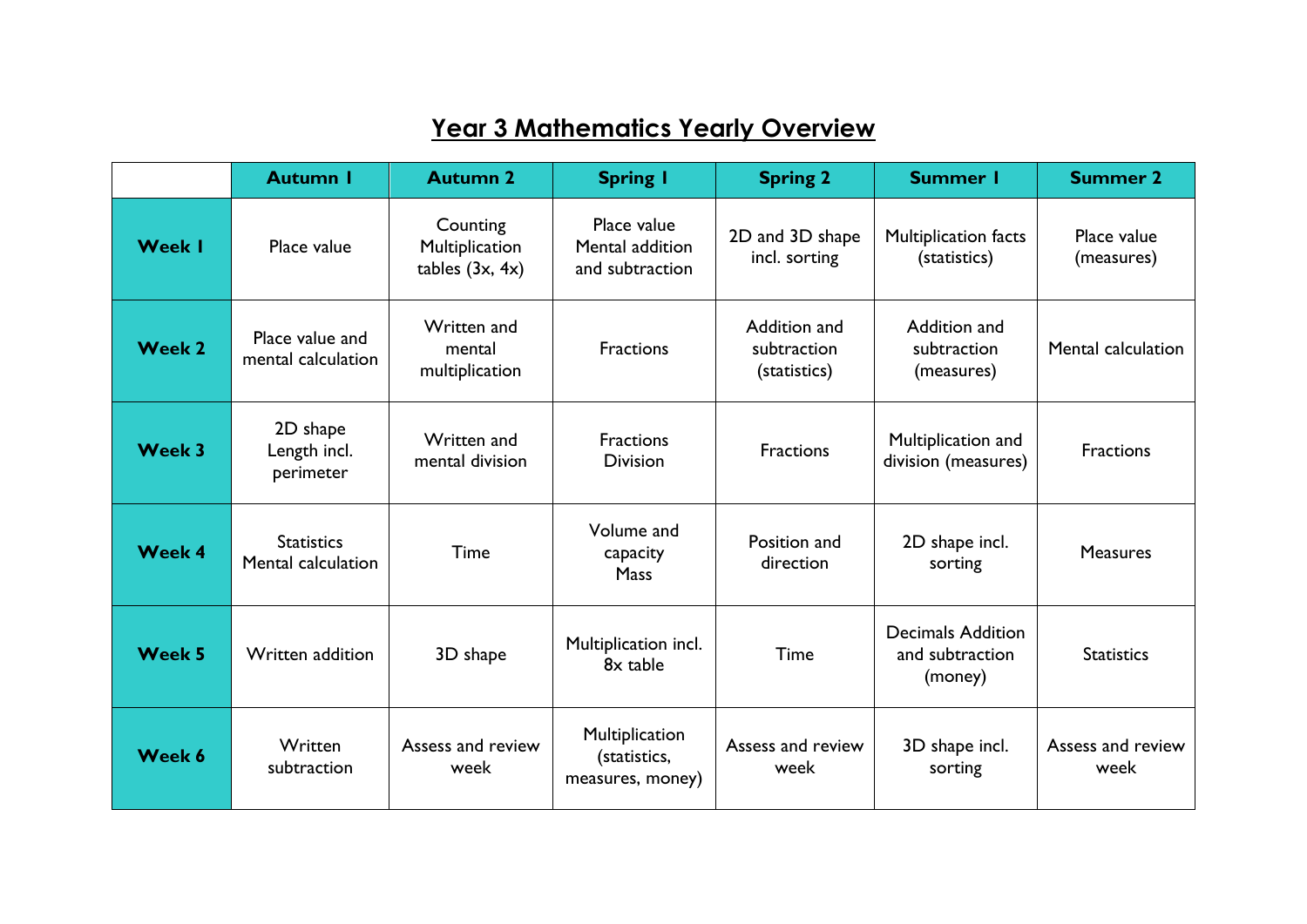## **Year 4 Mathematics Yearly Overview**

|               | <b>Autumn I</b>                                                  | <b>Autumn 2</b>                                    | <b>Spring I</b>                                                     | <b>Spring 2</b>                                                                    | <b>Summer I</b>                                     | <b>Summer 2</b>                             |
|---------------|------------------------------------------------------------------|----------------------------------------------------|---------------------------------------------------------------------|------------------------------------------------------------------------------------|-----------------------------------------------------|---------------------------------------------|
| <b>Week I</b> | Place value                                                      | Mental<br>multiplication incl.<br>6x and 9x tables | Place value<br>Roman numerals<br>Counting incl.<br>negative numbers | Mental<br>multiplication and<br>written division<br>incl. $7x$ and $11x$<br>tables | Counting and<br>sequences<br>(statistics)           | Place value                                 |
| Week 2        | Place value -<br>decimals                                        | Mental division                                    | <b>Fractions and</b><br>decimals                                    | Place value                                                                        | Fractions and<br>decimals<br>(measures)             | <b>Statistics</b>                           |
| Week 3        | Written addition<br>and subtraction                              | Written<br>multiplication                          | Fractions, decimals<br>and<br>division                              | Written<br>multiplication                                                          | Fractions and<br>written division                   | Addition and<br>subtraction<br>(statistics) |
| <b>Week 4</b> | Written addition<br>and subtraction<br>(problems and<br>inverse) | Length incl.<br>perimeter                          | Position and<br>direction                                           | 2D shape and<br>position                                                           | <b>Measures</b><br>Volume/capacity<br>and mass      | Multiplication and<br>division              |
| <b>Week 5</b> | 2D shape                                                         | <b>Statistics</b>                                  | Area                                                                | Addition and<br>subtraction<br>(statistics)                                        | Position and area                                   | <b>Shape</b>                                |
| Week 6        | Time                                                             | Assess and review<br>week                          | Multiplication<br>(statistics,<br>measures, money)                  | Assess and review<br>week                                                          | Multiplication facts<br>incl. 12x table and<br>time | Assess and review<br>week                   |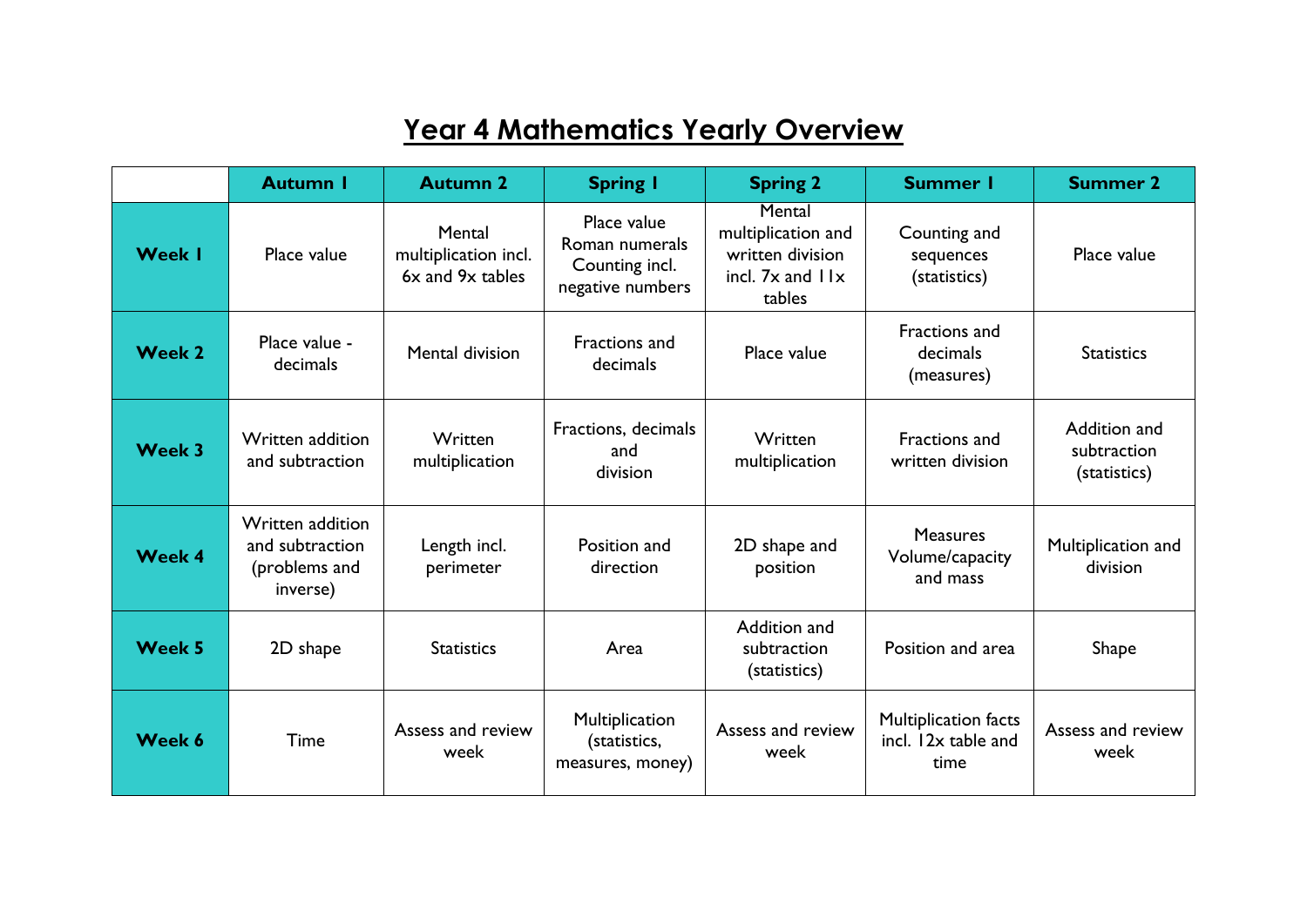### **Year 5 Mathematics Yearly Overview**

|        | <b>Autumn 1</b>                              | <b>Autumn 2</b>                                | Spring 1                                                               | <b>Spring 2</b>                     | Summer 1                          | <b>Summer 2</b>                            |
|--------|----------------------------------------------|------------------------------------------------|------------------------------------------------------------------------|-------------------------------------|-----------------------------------|--------------------------------------------|
| Week 1 | Place value                                  | Mental x and $\div$<br>(factors,<br>multiples) | Place value<br>Roman numerals<br>counting incl.<br>negative<br>numbers | Mental and<br>written division      | Place value                       | Place value                                |
| Week 2 | Place value<br>(decimals)                    | Division including<br>problems                 | Addition and<br>subtraction<br>including<br>problems                   | 2D and 3D<br>shape incl.<br>sorting | <b>Fractions</b>                  | Written<br>calculations                    |
| Week 3 | Written $+$ and $-$<br>including<br>problems | Fractions<br>(compare, order,<br>equivalence)  | Mental and<br>written<br>multiplication                                | Calculating with<br>fractions       | Measures (time)<br>and statistics | Fractions                                  |
| Week 4 | Geometry<br>(angles)                         | Multiplication<br>and measures<br>(area)       | Measures<br>(length, mass<br>and capacity)                             | Measures (area<br>and volume)       | Geometry                          | Measures (mass,<br>volume and<br>capacity) |
| Week 5 | Geometry and<br>measures<br>(perimeter)      | Statistics and<br>measures (time)              | Geometry<br>(reflection and<br>translation)                            | Statistics and<br>measures          | Addition and<br>subtraction       | Area and<br>volume of<br>shapes            |
| Week 6 | Addition and<br>subtraction<br>(statistics)  | Assess and<br>review                           | Geometry<br>(angles)                                                   | Assess and<br>review                | Multiplication<br>and division    | Assess and<br>review                       |